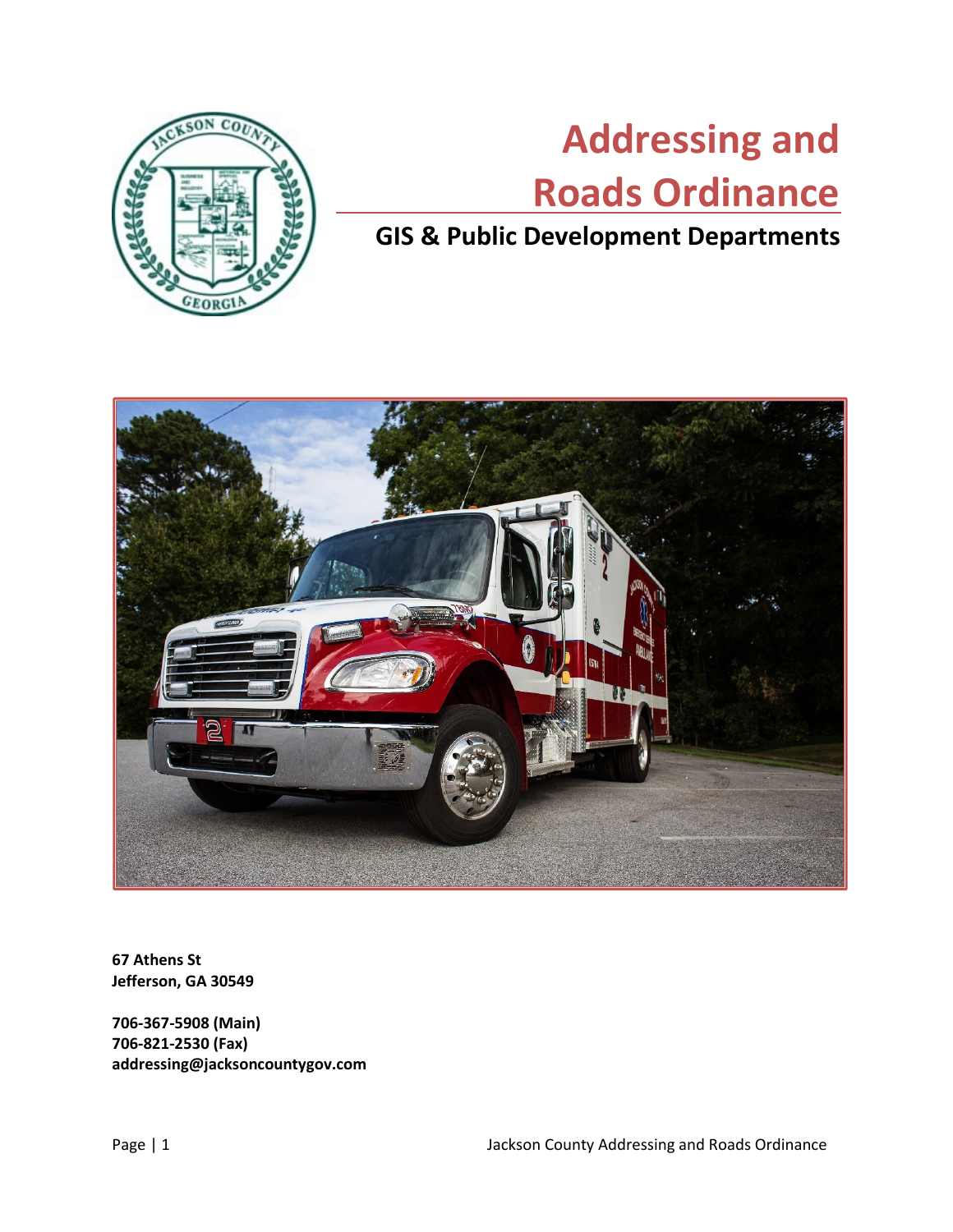#### **Table of Contents**

#### **PURPOSE, AUTHORITY AND GENERAL REGULATIONS PAGE 5**

- 3-1-1 Title and Purpose
- 3-1-2 Authority
- 3-1-3 Jurisdiction
- 3-1-4 Resources

#### **DEFINITIONS OF TERMS AND ABREIVIATIONS PAGE 5-8**

- 3-2-1 Definitions
- 3-2-2 Abbreviations

#### **ROAD NAMING PAGE 8-10**

- 3-3-1 Consideration of New Road Names
- A) Selection Standards
- B) Prefixes and Suffixes
- C) Road Types
- 3-3-2 Reserving Road Names
- 3-3-3 Approvals
- 3-3-4 Road Naming by Petitions
- 3-3-5 Honorary Designations
- 3-3-6 Renaming Existing Roads for Emergency Purposes
- 3-3-7 Temporary Road Names
- 3-3-8 Road Name Signage
- 3-3-9 Official Road Name Database / Road Book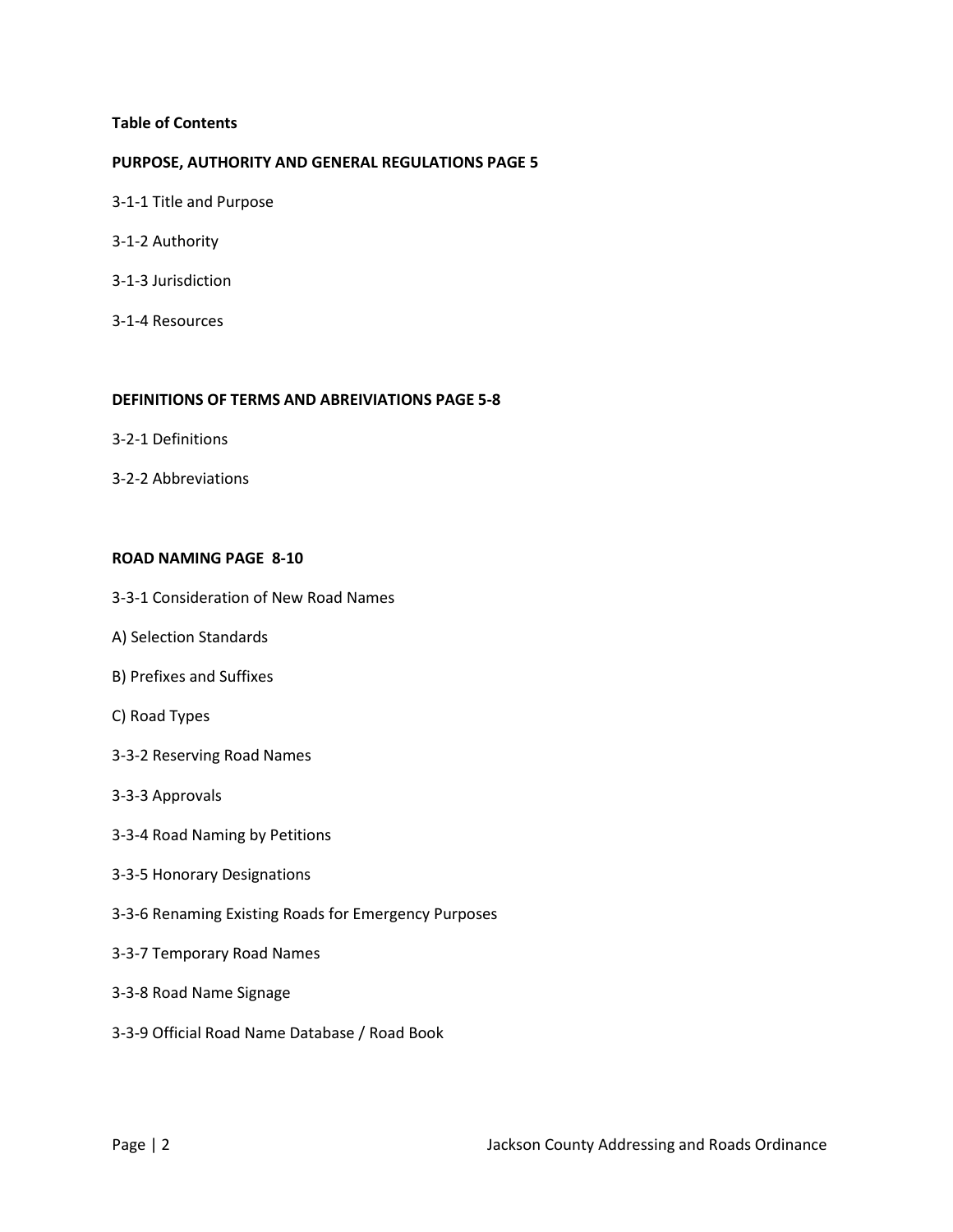#### **ADDRESSING PAGE 11-14**

- 3-4-1 Addressing Applicability
- 3-4-2 Property Legal Descriptions
- 3-4-3 Ordering of Addressing Components
- 3-4-4 Assignment and Standards
- A) Multiple Structures Sharing Driveway
- B) Corner and Multiple Fronting Lots
- C) Duplex/Attached Structures
- D) Multiple Unit Structures
- E) Vacant Parcels
- F) Miscellaneous Structures
- G) Mobile/Manufactured Home Parks
- H) Wireless Towers
- 3-4-5 Numbering System
- 3-4-6 Specifications and placement of Address Numbers
- 3-4-7 Responsibility for Placement of Address Numbers
- A) New Addresses
- B) Existing Addresses
- 3-4-8 Changes of Addresses

#### **COMPLIANCE AND ENFORCEMENT Page 14-15**

- 3-5-1 Compliance
- 3-5-2 Development Plan Requirements
- 3-5-3 Business Licenses
- 3-5-4 Building Permits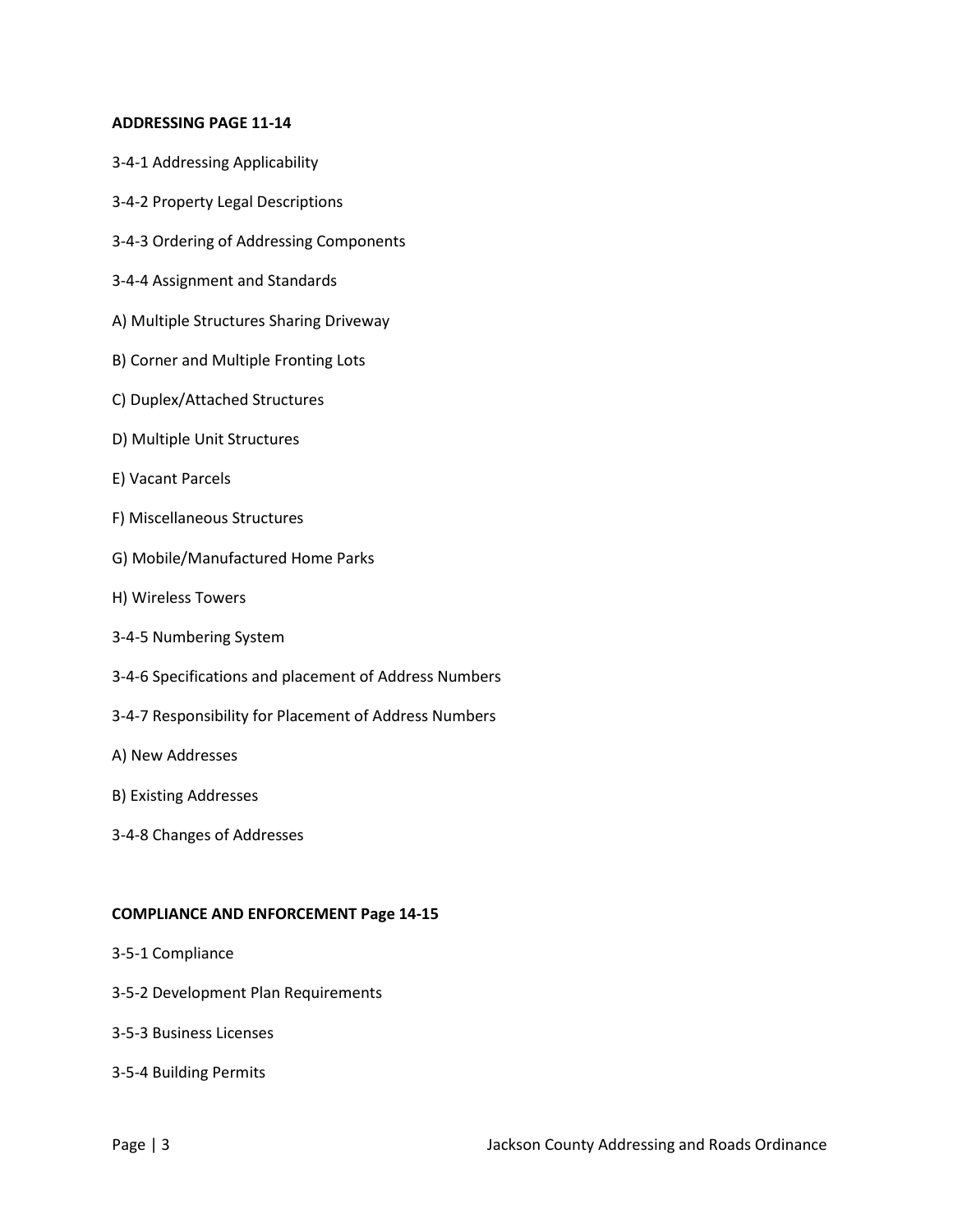- 3-5-5 Certificate of Occupancy
- 3-5-6 Enforcement Responsibilities
- 3-5-7 Penalties for Violation

# **Administrative Page 15-17**

- 3-6-1 Appeals
- 3-6-2 Severability of Provisions
- 3-6-3 Liability
- 3-6-4 Procedure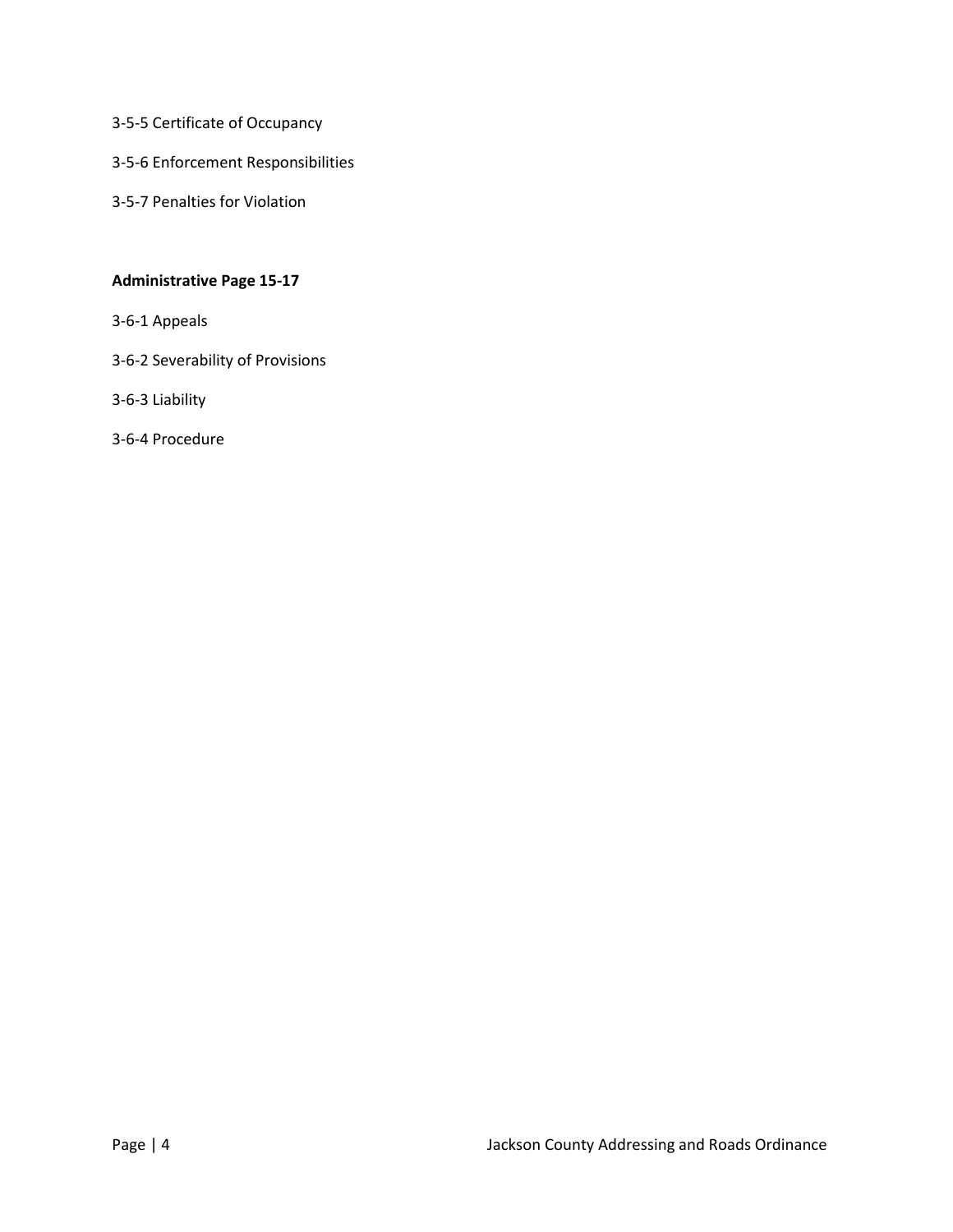# **PURPOSE, AUTHORITY AND GENERAL REGULATIONS**

# **3-1-1 Title and Purpose**

This Ordinance shall be known as the Addressing and Roads Ordinance for Jackson County, Georgia. These regulations are established to provide a system of unique road names and addresses which are essential for successfully:

- Improving the response time of fire, police, ambulance vehicles and other emergency services
- Expediting postal and general delivery services
- Enhancing the ability to locate a business and/or residences based on their address

# **3-1-2 Authority**

This Ordinance is enacted pursuant to the authority conferred by Section 46-5-122 of The Official Code of Georgia Annotated, as amended, to promote the public health, safety, morals, convenience, order, prosperity, and general welfare of the present and future inhabitants of Jackson County, Georgia. The Jackson County GIS Department and the Jackson County Public Development Department are hereby assigned overall authority and responsibility for the naming of public/private roads and addressing as directed by provisions of this Ordinance.

#### **3-1-3 Jurisdiction**

The provisions set forth herein shall apply to those roads, both PUBLIC and PRIVATE (including manufactured/mobile home parks, condominium developments, apartment complexes, malls, shopping plazas, strip buildings, businesses, business or office parks) and addresses which are currently or will be located within Jackson County, Georgia and all municipalities within.

#### **3-1-4 Resources**

This Ordinance shall conform the GISOP, with changes made based on practicality and local applicability as needed. Additionally, standards issued by NENA, the FGDC, the ESRI model for local governments and the USPS shall be consulted for their applicability to Jackson County's road name and addressing program.

#### **DEFINITIONS OF TERMS AND ABBREVIATIONS**

# **3-2-1 Definitions**

For the purpose of this Ordinance, the following terms are defined below. Unless specifically defined, words or phrases used in this Ordinance shall be interpreted to have the meaning in common usage and to give this Ordinance the most reasonable application.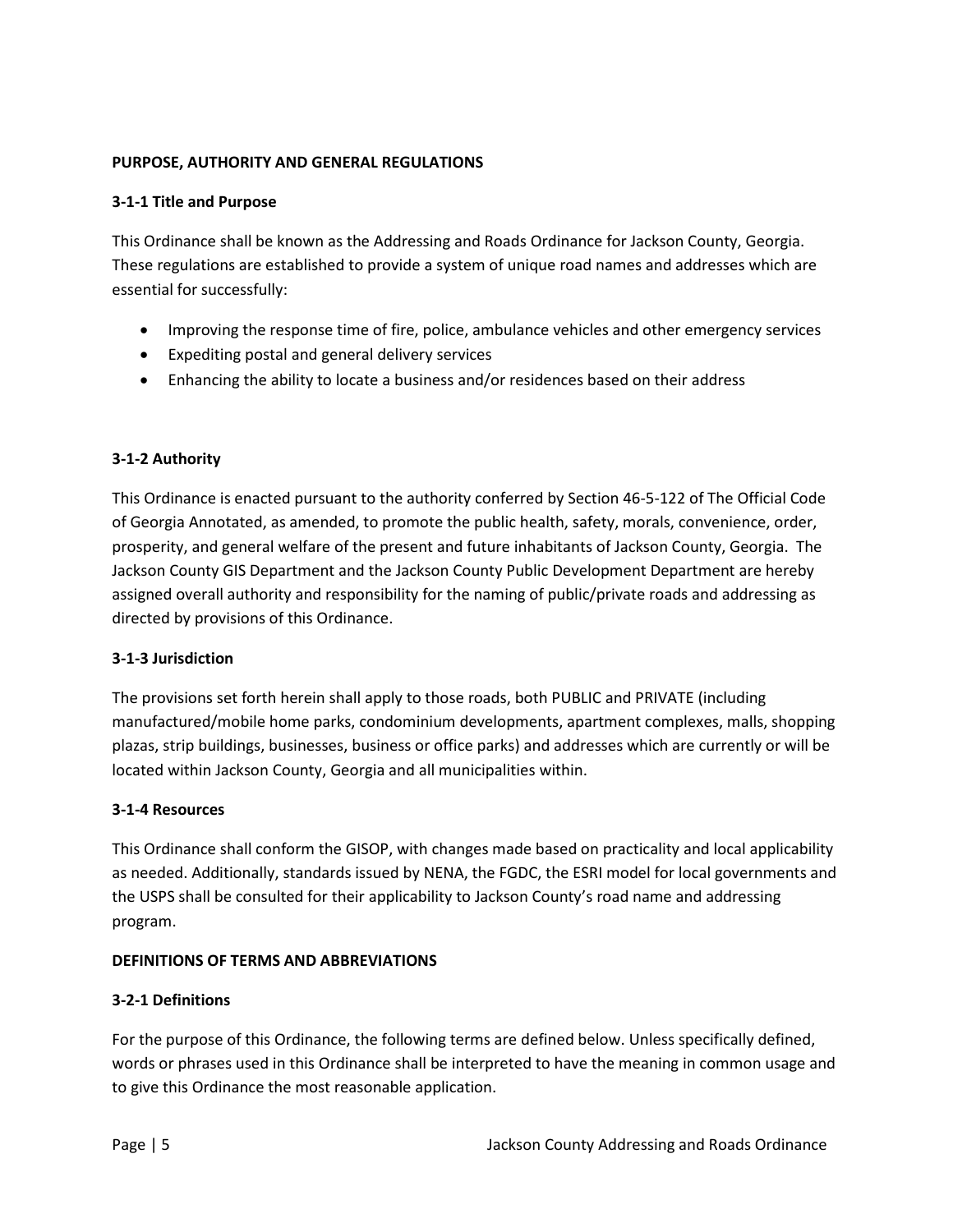**Apartment**: Unit within a building consisting of two (2) units or more for rent

**Commission**: The Jackson County Board of Commissioners (BOC)

**Building**: A structure having a roof supported by columns or walls for the shelter, support or enclosure of persons, animals, or equipment and requiring a separate power meter to be installed for the building to have electrical service. This will also include mobile homes or manufactured homes. For the purposes of this Ordinance, the term "building" may also include other manmade structures meeting the same requirement as in the first sentence.

**Condominium**: Ownership of a single unit within a structure that may include common areas and facilities.

**Driveway**: A private road, easement, or private right-of-way, giving access from a public road, private road, or private right-of-way, leading to a building. A driveway does not serve more than two (2) lots/buildings that have or require separate power meters to be installed for electrical service. If a driveway is said to serve more than two (2) lots/buildings, it then shall be assigned and designated with a private road name with all properties addressed along such named private road.

**Frontage unit**: A frontage unit is a standard interval in feet used to assign consecutive property numbers on a street or road.

**GIS Addressing Coordinator**: An employee or other designated official or person charged with the responsibility of assigning addresses and approving road names as defined in this Ordinance. This person shall be designated by the Jackson County GIS Manager and will be an employee of Jackson County GIS Department.

**GIS Manager**: An employee or other designated official or person charged with the responsibility of managing the Jackson County GIS Department.

**Honorary Road Name**: A secondary road name designated to an individual person or organization.

**House number**: The number assigned by the GIS Addressing Coordinator to any building for the purpose of identification of the location.

**Jackson County GIS Department**: The GIS Department will be tasked with the maintenance of addressing data, coordinating with the Public Development Department, designating street numbers, the approval of street names, and the assignment of street names.

**Jackson County Public Development Department**: The Public Development Department will be tasked with coordinating initial applications, code enforcement, coordinating with the GIS Department, and assisting public inquiries.

**Mailing address**: The address assigned by the GIS Addressing Coordinator and used by USPS for the purpose of delivery of the United States mail. The property address and mailing address shall be the same for all buildings unless the property owners utilize a post office box for delivery of their mail.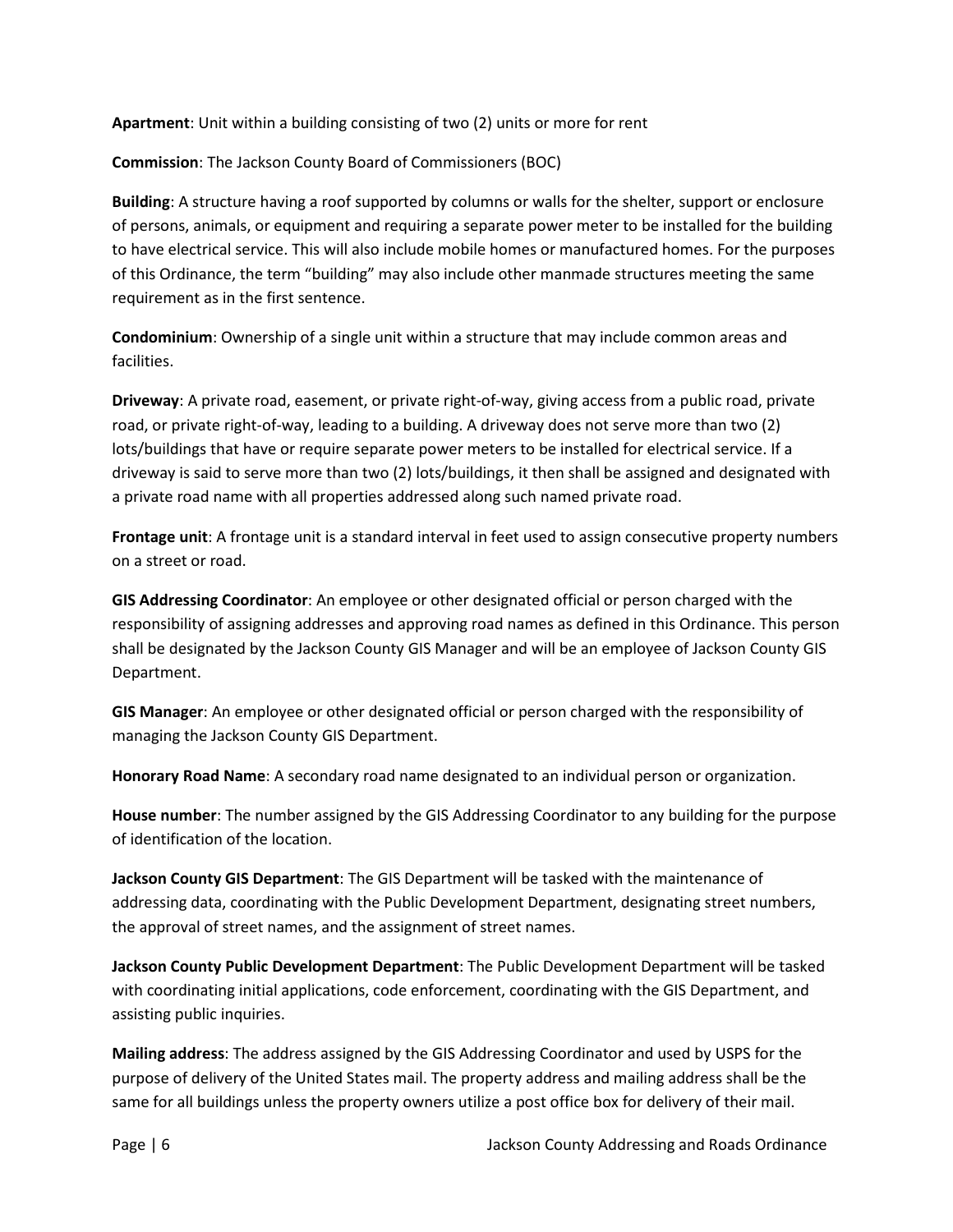**Mobile Home**: A moveable or transportable dwelling.

**Mobile Home Park**: Any site or parcel of land under single ownership where land or units are rented, and community utility(ies) provide for the occupancy of mobile homes.

**Official Road Name**: The name as designated in the complete list of all roads in Jackson County and on file with the Jackson County GIS Department.

**Private Road**: Any road, which is not maintained by GDOT and/or Jackson County or it's municipalities through the use of public funds, or is not a driveway as defined by this Ordinance.

**Public Road**: Any road which is maintained by Jackson County, a Jackson County municipality and/or by GDOT.

**Road**: A public or private one-way or two-way road for ingress and/or egress. Such roads may be of various types including frontage roads, rear access roads, roads with cul-de-sacs and dead-end roads. This definition includes secondary roads, but does not include driveways.

**Road Sign**: A metal blade and necessary hardware used to convey a road name, block range and, where applicable, the state road number.

**Unit Designator**: The portion of the mailing address used to distinguish individual units within the same structure.

# **3-2-2 Abbreviations**

For the purpose of this Ordinance, the following abbreviations are defined below. Unless specifically defined, words or phrases used in this Ordinance shall be interpreted to give them the meaning they have in common usage and to give this Ordinance the most reasonable application.

**E 9-1-1**: Emergency 9-1-1; a system used that links emergency callers with the appropriate public services.

**ESRI**: Environmental Systems Research Institute; a global company that provides the means for organizing and analyzing geographical information to help land planners and resource managers make well-informed environmental decisions.

**FGDC**: Federal Geographic Data Committee; a U. S. committee that coordinates the development of the National Spatial Data Infrastructure.

**FHWA**: Federal Highway Administration; agency in the U. S. Department of Transportation that supports states and local governments in the design, construction and maintenance of the Nation's highway system.

**GDOT**: Georgia Department of Transportation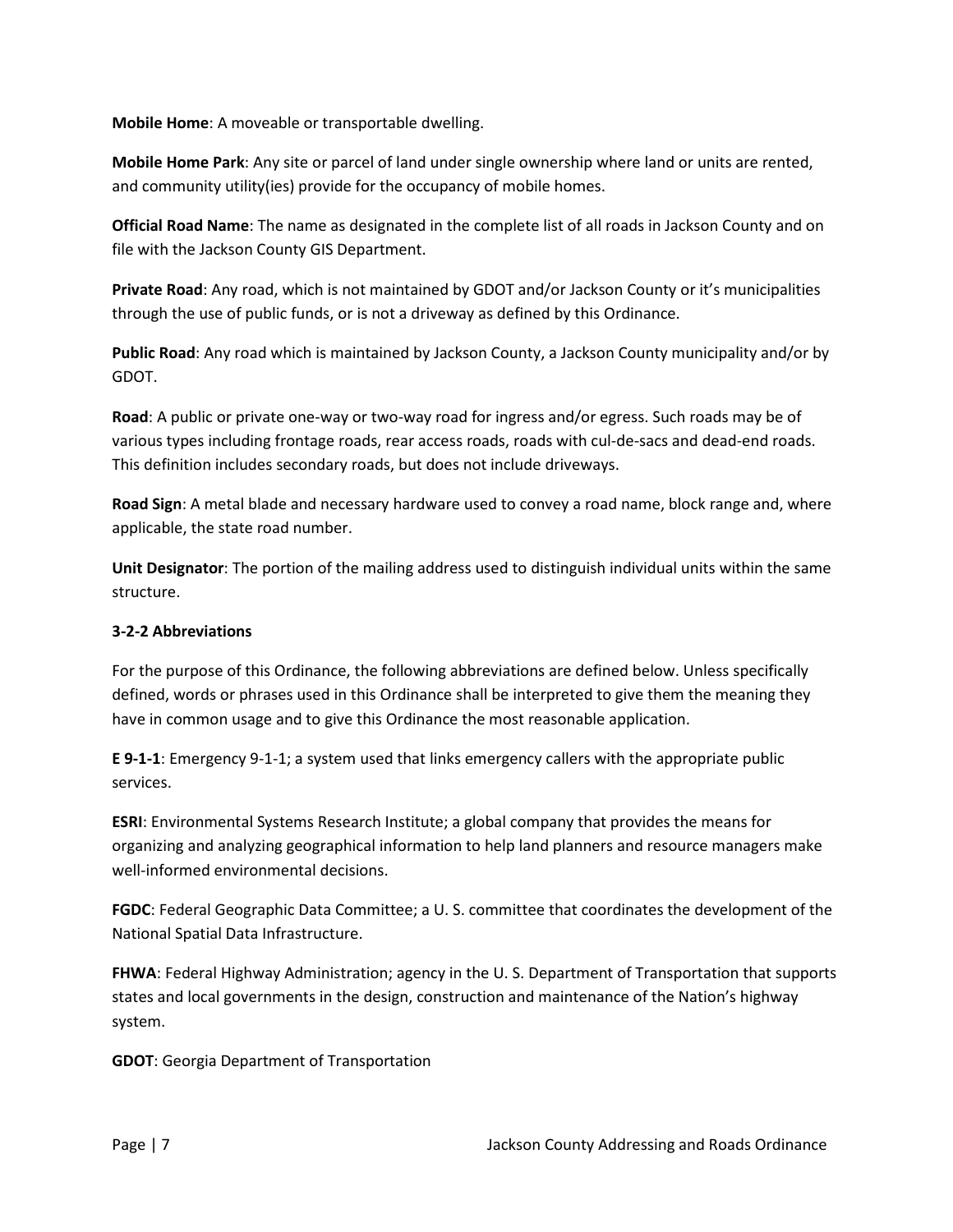**GISOP**: The Jackson County GIS Department Operating Procedures Technical Guide. The document used as a guideline by the GIS Addressing Coordinator and GIS Department that will have the authority to authorize and approve alternate methods of displaying road naming and addressing which meet the intent of this Ordinance. This document may be changed periodically at the discretion of GIS Department.

# **MRAD**: Master Road and Address Database

**MUTCD**: Manual on Uniform Traffic Control Devices; standard for signs, signals and pavement markings in the United States. MUTCD is published by the FHWA.

**NENA**: National Emergency Numbering Association; professional organization that promotes the implementation and awareness of 9-1-1 and the international three-digit emergency communication systems.

**USPS**: United States Postal Service

# **ROAD NAMING**

# **3-3-1 Consideration of New or Proposed Road Names**

The naming of roads, particularly in new subdivisions, shall be reviewed and approved by the Jackson County GIS Department and the Jackson County Public Development Department per the Selection Standards outlined below in 3-3-1 A. Persons submitting road names that are rejected shall be notified so that changes may be made prior to the plan review process.

#### **A) Selection Standards**

The following standards will be used in consideration of new or proposed road names. All current roads that would otherwise not meet these standards will be granted exceptions and maintain those names until changes, if considered, can be made to conform to this Ordinance. In addition to those outlined in the GISOP, the standards used are as follows:

1) Names of new roads or proposed changes must not duplicate, in wording, in sound or pronunciation, an existing road within Jackson County regardless of distance between occurrences or in address ranges/block numbers. For communities that cross county boundaries the road names should not duplicate any other road name within the incorporated boundaries of that municipality or the same zipcode community name even if it crosses into another adjoining county.

2) Road names may not contain abbreviations of words, names or initials

3) Numerical references are prohibited, such as Fifth, Ten

4) Names of individuals will only be permitted for honorary purposes unless the individual holds a state, national or local significance

5) Single alphabetical characters are prohibited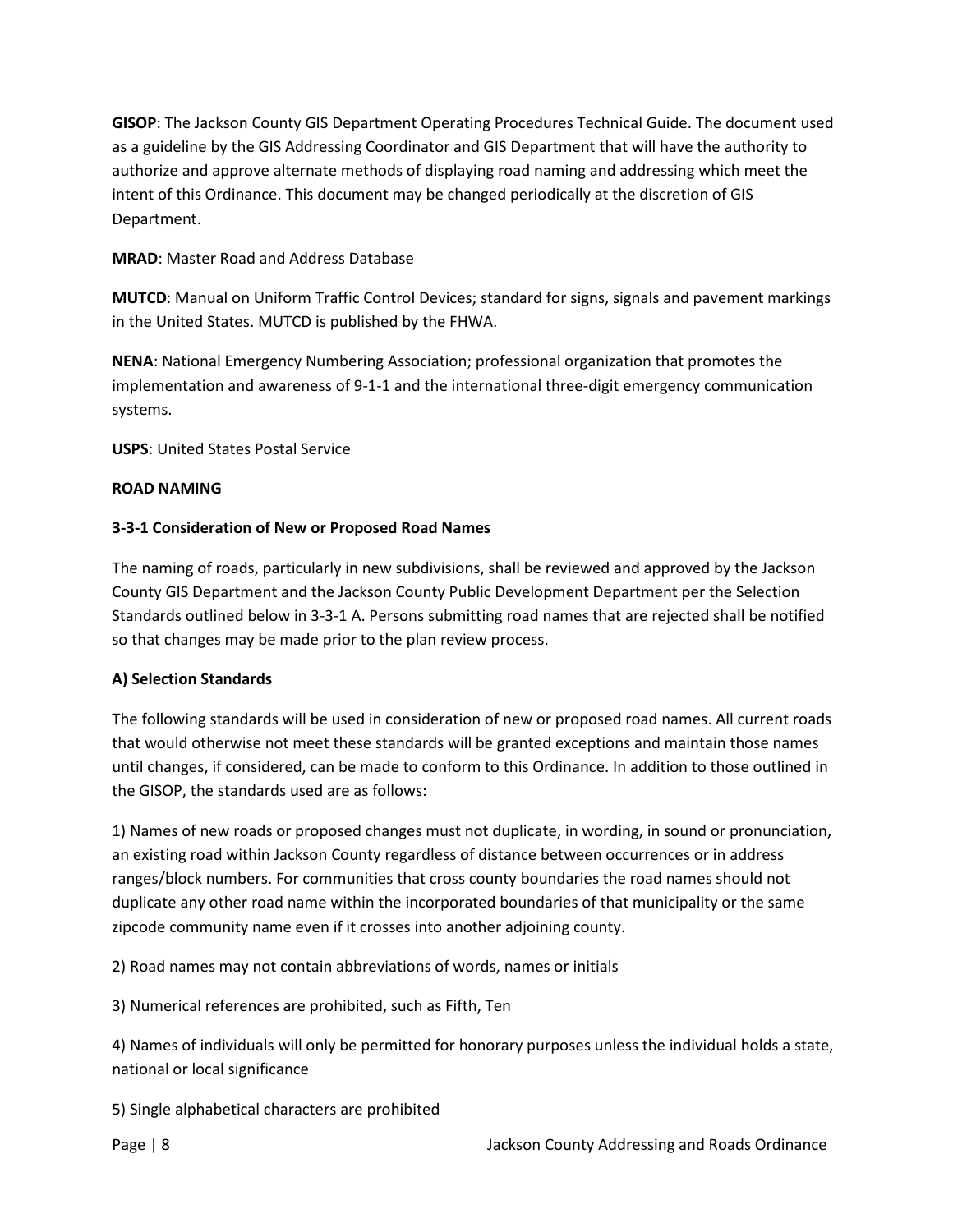6) Road names must be easy to pronounce and easily recognizable in emergency situations

7) Special characters will not be permitted; periods, dashes, apostrophes, hyphens, etc.

8) Names that may be offensive (slang, words with double-meanings) will not be allowed

9) Road names will be continuous throughout its entire length, when feasible.

10) Names which have homonyms (i.e., other words pronounced similarly but spelled differently) should not be used on any street and certainly not on multiple streets even if the street type is different (e.g., Steven Lane / Stephen Lane; Disk Drive / Disc Lane).

# **B) Prefixes and Suffixes**

Directional prefixes and suffixes will be used only when necessary. If used, cardinal (North, South, East & West) directions will only be used as prefixes and ordinal (Northwest, Northeast, Southwest, & Southeast) directions will only be used as suffixes, in accordance to established baselines as outlined in the GISOP. The use of both a prefix and suffix for addresses and road names will not be permitted.

# **C) Road Types**

Each approved road name will be required to have a road type. There shall only be one road type per road name. Road types permitted for use in Jackson County will be in compliance with the standards of the USPS. (See USPS Publication 28) Both the Jackson County GIS Department and the Jackson County Public Development Department have the authority to determine which road type(s) shall be suitable for the new or proposed name, as outlined in the GISOP. If the requested type is deemed inappropriate by the Jackson County Public Development Department, a new one must be chosen.

#### **3-3-2 Reserving Road Names**

A request for road name reservation can be presented to the Jackson County Public Development Department for any new planned development. These road names will be reviewed and reserved in the road name inventory, if approved. Road names may only be reserved for two (2) years. Upon reaching the two year mark from date of reservation, the names will no longer be reserved, should a written extension request not be made. A new request for an additional one (1) year extension of the road name(s) reservation must be submitted to the Jackson County Public Development Department.

#### **3-3-3 Approvals**

All proposed road names shall be reviewed and approved by the Jackson County GIS Department and the Jackson County Public Development Department during the site or development plan review period. Roads name changes are authorized by action of the Jackson County Board of Commissioners and the relevant municipal authority before the road names become official and signs are erected. The appropriate Jackson County GIS Layers shall be amended by the Jackson County GIS Department to reflect all newly approved road names.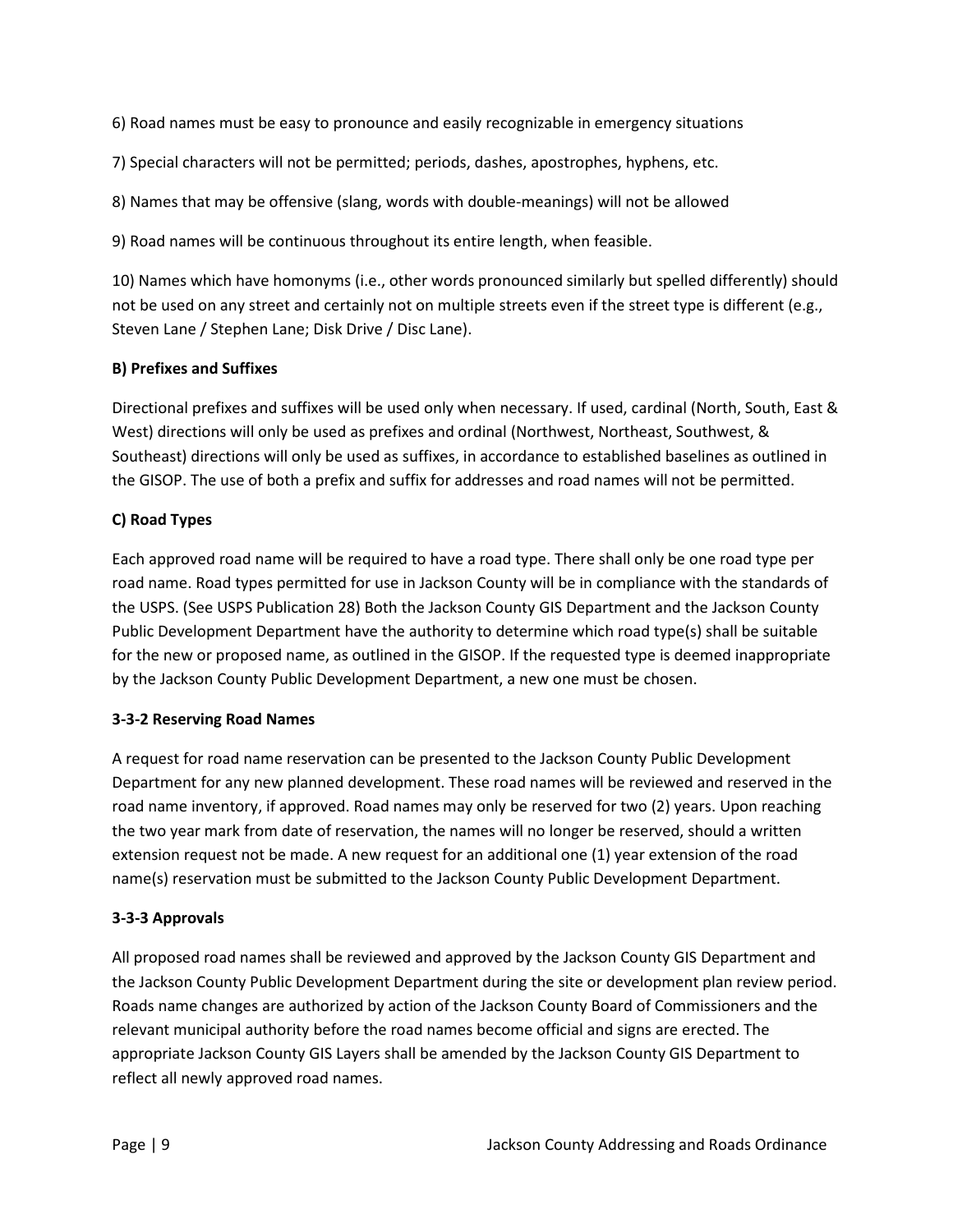# **3-3-4 Road Naming by Petitions**

If property owners, tenants, or entities wish to name a road or rename an existing road, they must submit an application and petition with 66% (two-thirds) of the property owners or tenants adjoining the said road in agreement of the request for naming/renaming to the Jackson County Public Development Department. A nonrefundable application fee of \$250 must be submitted to the Jackson County Public Development Department prior to processing. Application fees are subject to change at the discretion of the Jackson County Public Development Department as outlined in the schedule of fees. The road naming petition will only be presented before the Jackson County Board of Commissioners for final approval if all criteria are met as outlined in the GISOP. Applications initiated by staff will have no fees associated with them.

# **3-3-5 Honorary Designations**

Honorary Designations are discouraged but can be initiated by the Jackson County Board of Commissioners or municipalities.

# **3-3-6 Renaming Existing Roads for Emergency Purposes**

Roads (public or private) may be changed by the Jackson County GIS Department as necessary for health, safety and welfare reasons and efficiency of the emergency response system. Owners of adjoining properties shall be notified in writing that the change is taking place and be provided a list of proposed road names from which input shall be considered. A selection will be chosen after receiving input and be presented to the Jackson County Board of Commissioners for approval. For any case in which a continuous road has multiple names, the Jackson County GIS Department will determine the correct name and notify owners along such road of the name change. In the event of a conflict in either road naming or addressing, the Jackson County GIS Department will use its best judgment to resolve the conflict and have the responsibility of notifying the owner, E 9-1-1, USPS, and other agencies**.** 

#### **3-3-7 Temporary Road Names**

Temporary road names for events or special occasions will not be permitted.

#### **3-3-8 Road Name Signage**

Sign location and installation shall be in accordance with the rules and regulations of the MUTCD (Manual on Uniform Traffic Control Devices) published by the Federal Highway Administration (FHWA) under 23 Code of Federal Regulations (CFR), Part 655, Subpart F. http://mutcd.fhwa.dot.gov/ . Road signs will contain the prefix (if used), road name, road type, suffix (if used) and block numbers. Private roads will be marked as such in accordance with the Manual on Uniform Traffic Control Devices (MUTCD).

#### **3-3-9 Official Road Name Database / Road Book**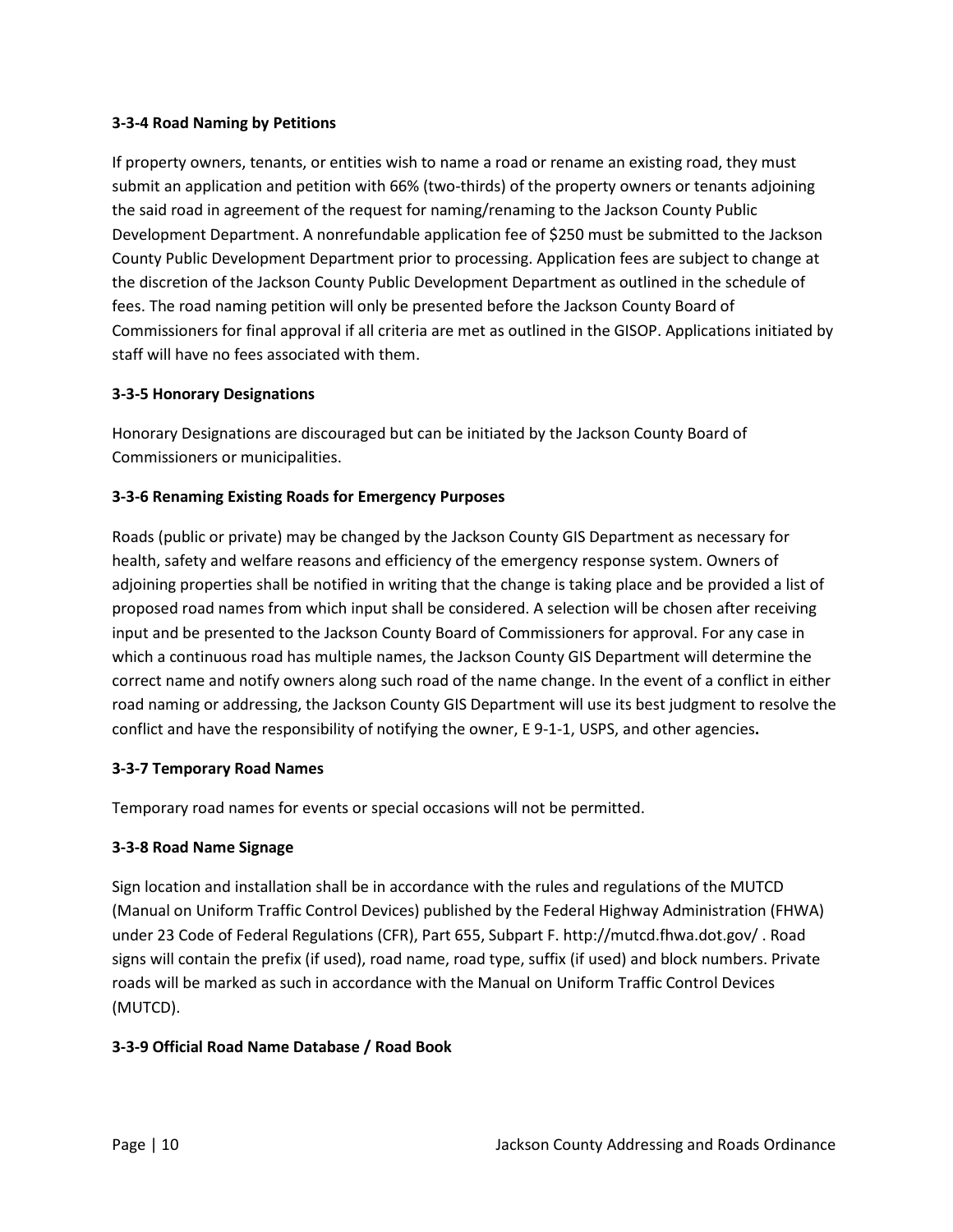Road Names that are assigned to roads shall be kept in a "Road Book" and have the road characteristics for each road centerline of the master road dataset. The Jackson County GIS Department shall make this information available via internet (for public use) and intranet (for internal use). The Jackson County GIS Department may designate other departments and/or personnel to maintain information as it is deemed practical, and shall provide means for the designated personnel to update the Road Book accordingly.

# **ADDRESSING**

# **3-4-1 Addressing Applicability**

Addresses will be assigned on all roads and shall have a road sign placed on the main road or highway.

# **3-4-2 Property Legal Descriptions**

The adoptions and implementation of this Ordinance shall not affect the legal descriptions of any property or be used to determine legal descriptions.

# **3-4-3 Ordering of Addressing Components**

Components of a property address shall always be in the following order: Address Number, Address Number Suffix (if used prior to Ordinance), Directional Prefix (if any), Road Name, Road Type, Directional Suffix (if any), Unit Type Designation (if applicable), and a Unit Number (if applicable).

#### **3-4-4 Assignment and Standards**

Addresses shall be determined based on the distance from the intersection of the driveway with the road and the current surrounding addresses, if compliant with this Ordinance. Additional standards used to determine addresses are as outlined and can be found in the GISOP.

# **A) Multiple Structures Sharing Driveway**

If more than two (2) addressable structures access a common driveway as defined, that driveway will be assigned a private road name and all addresses will be assigned along such private road.

#### **B) Corner and Multiple Fronting Parcels**

Corner or double fronting parcels shall be assigned an address based on the driveway location of the intersecting road. If that entrance is not visible from that road or is inaccessible for emergency services, then the address shall be based on the road which the structure faces.

#### **C) Duplex/Attached Structures**

Each unit of structure shall receive its own individual address as determined by the Jackson County GIS Department. This would include townhouses and condominiums.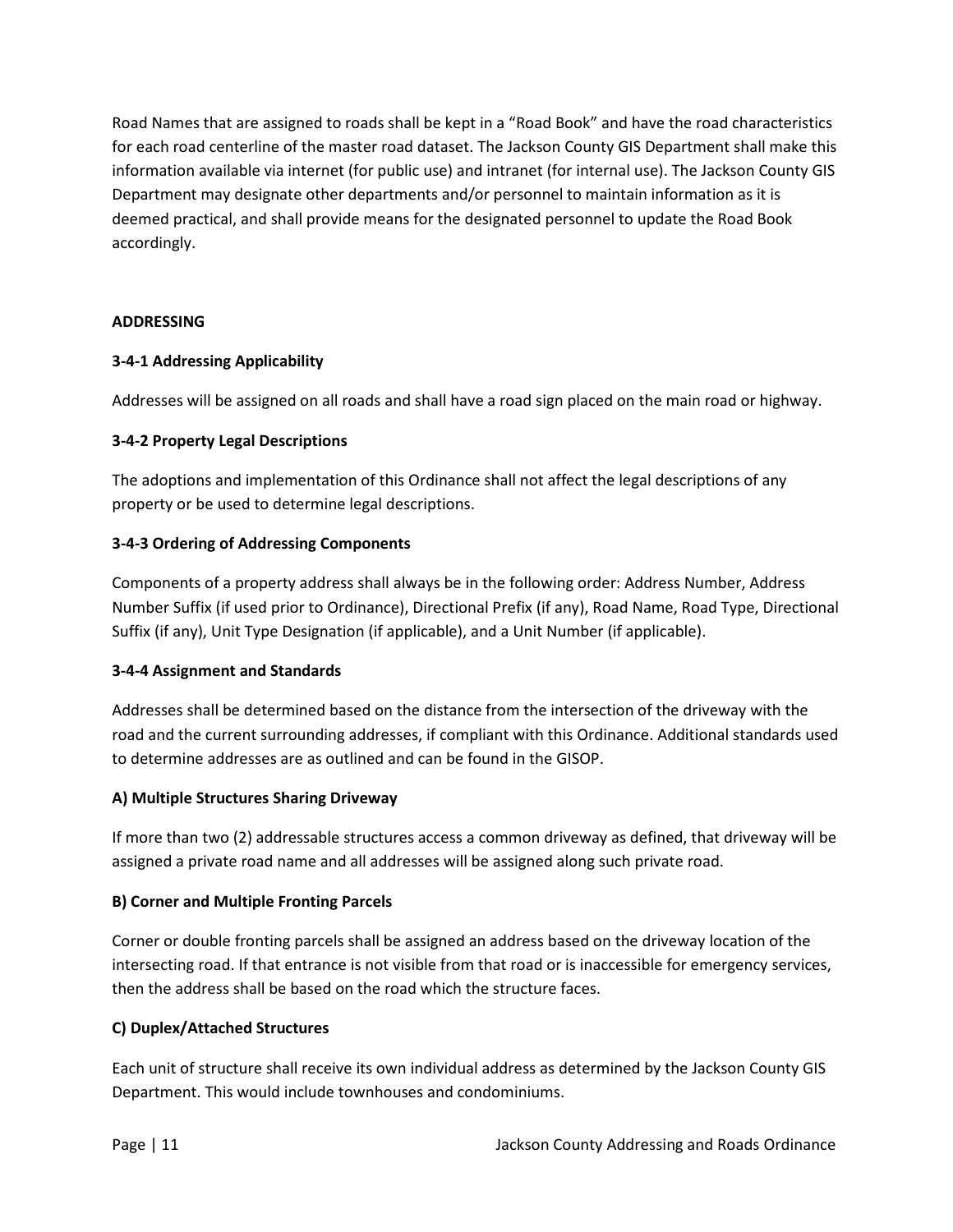# **D) Multiple Unit Structures**

Separate internal units within, or associated with, residential or commercial complexes shall have an individual address and be uniquely identified by the use of a unit type. All educational, medical, residential, industrial facilities, and/or any other type of property with private roads that is sold shall not be allowed to change addressing or road names without written approval of the Jackson County GIS Department. If road names or addresses are changed without approval, the property owner will be subject to fines as described in Jackson County Code 3-5-7.

# **E) Vacant Parcels**

Vacant parcels less than one acre may be pre-addressed at the discretion of the Jackson County GIS Department. This pre-address shall be assigned to the center point of the parcel frontage. All other parcels will not carry an address until placement of a structure.

# **F) Miscellaneous Structures**

Structures requiring an address for metering or permitting purposes shall be given their own individual address and a unit designator. These structures would include billboards/signs, power poles, utility assets and others.

# **G) Mobile/Manufactured Home Parks**

Mobile home lots shall have sequential address numbers throughout the mobile home park. Each lot will have a separate address number assigned. The address number of each lot must be clearly displayed on the mobile home which is located on that lot and must be clearly visible from the road. If the lot is more than 50 feet from the road, the address number shall be displayed at the end of the road or easement giving access to that mobile home. Addresses are not transferrable with the mobile home.

#### **H) Wireless Towers**

Wireless towers shall be assigned one address to the tower owner. Should the tower have multiple carriers, each carrier will be assigned a suite number that will include the address of the tower owner. A sign or post which clearly indicated the address number assigned to the tower shall be located at the entry point of the road on which the tower is located.

# **3-4-5 Numbering System**

The Jackson County GIS Department shall develop and maintain a uniform scaled system of numbering addresses. This addressing system shall be used in designating addresses for new and existing structures and to resolve address problems which tend to confuse the traveling public or tend to delay the response of emergency services, mail delivery and other service providers. Baselines and the point of origin shall be defined in the GISOP to include the numbering structure for Jackson County. Addressing shall conform to the GISOP, however; the Jackson County GIS Department reserves the right to amend as needed.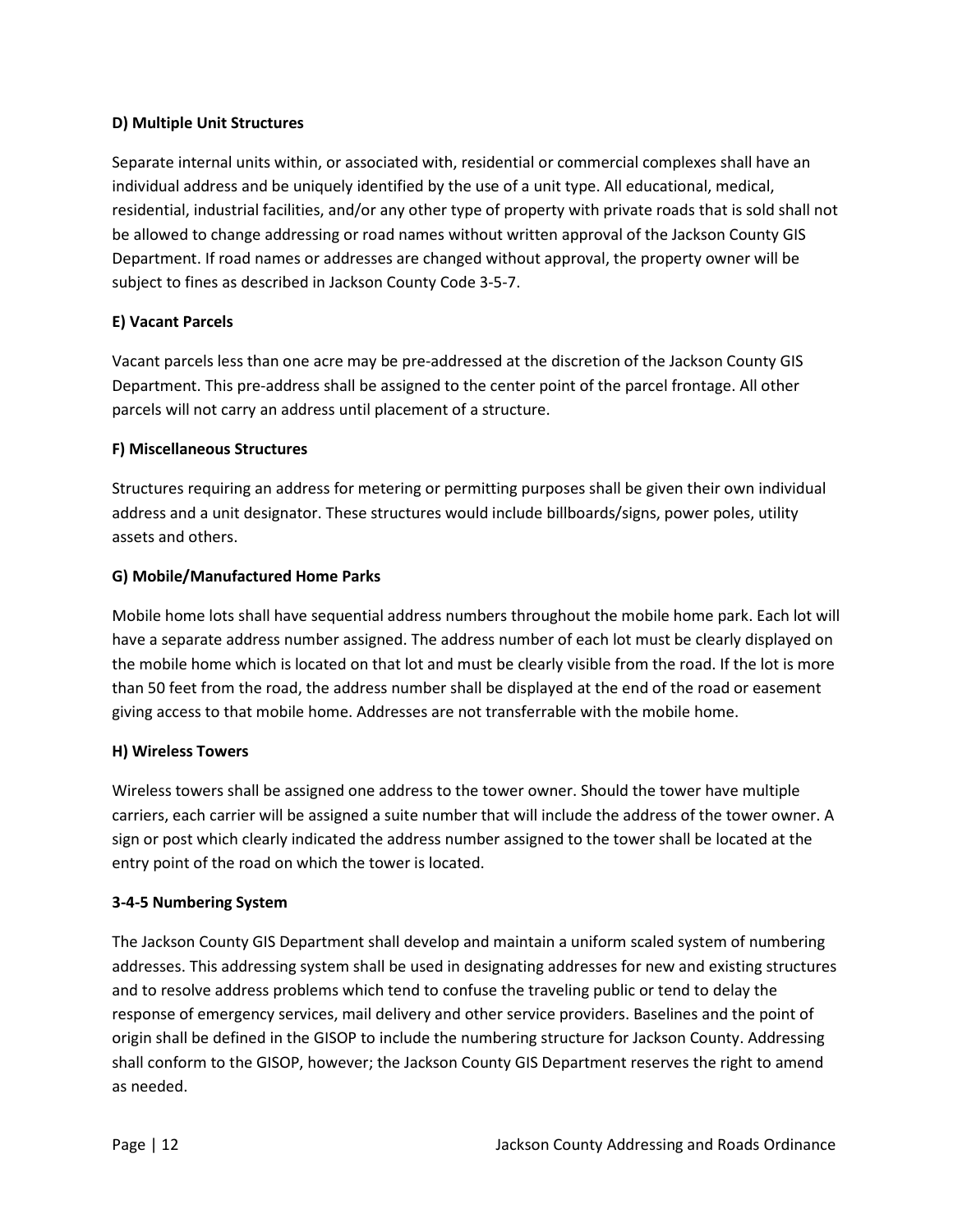# **3-4-6 Specifications and Placement of Address Numbers**

All structure numbers shall be constructed of a durable, weather resistant material. The color shall contrast with the color scheme of the structure, and if mounted on glass, shall contrast with the background and be clearly visible. Reflective numbers for nighttime identification are required, if not in a well-lit area.

In accordance with Section 505 of the 2012 International Fire Code, address numbers for both residential and commercial buildings should not be less than four (4) inches in height. Unit designators for these facilities should not be less than four (4) inches. In all cases, a number larger than the minimum size may be required where the minimum size does not provide adequate identification from the traveled roadway or is proportional to the building size. All numerical identifications must be easily identifiable without obstruction of view. Any dwelling or individual business located at more than 50 feet from the roadway and/or not clearly visible shall be required to have numerical posting at both the entrance or driveway and located in close proximity to the front door or entrance way.

# **3-4-7 Responsibility for Placement of Address Numbers**

It shall be the responsibility of each and every property owner, trustee, lessee, agent and occupant of each residence, apartment building, business or industry to post and maintain, at all times, address numbers as required under this Ordinance. All addresses shall be displayed in such a way that they are unobstructed and legible from the traveled roadway.

#### **A) New Addresses**

The owner, occupant, or agent of each house, building or other structure assigned an address under the uniform numbering system shall place or cause to be placed the number on the house, building, or other structure within thirty (30) days after receiving notification from the Jackson County GIS Department and or the Jackson County Public Development Department of the proper number assignment or within thirty (30) days of occupancy, whichever is sooner.

#### **B) Existing Addresses**

Further, the owner, occupant or agent of any existing house, building or other structure existing as of the date of the adoption of this Ordinance, shall place or cause to be placed the number on the house, building or other structure within sixty (60) days after the adoption of this Ordinance.

#### **3-4-8 Changes of Addresses**

If an address number is changed for any reason, the Jackson County GIS Department shall be responsible for assigning the new address number. Requests for address reassignment should be made to the Jackson County Public Development Department. An application fees for reassignment is to be submitted for processing. Application fees are subject to change at the discretion of the Jackson County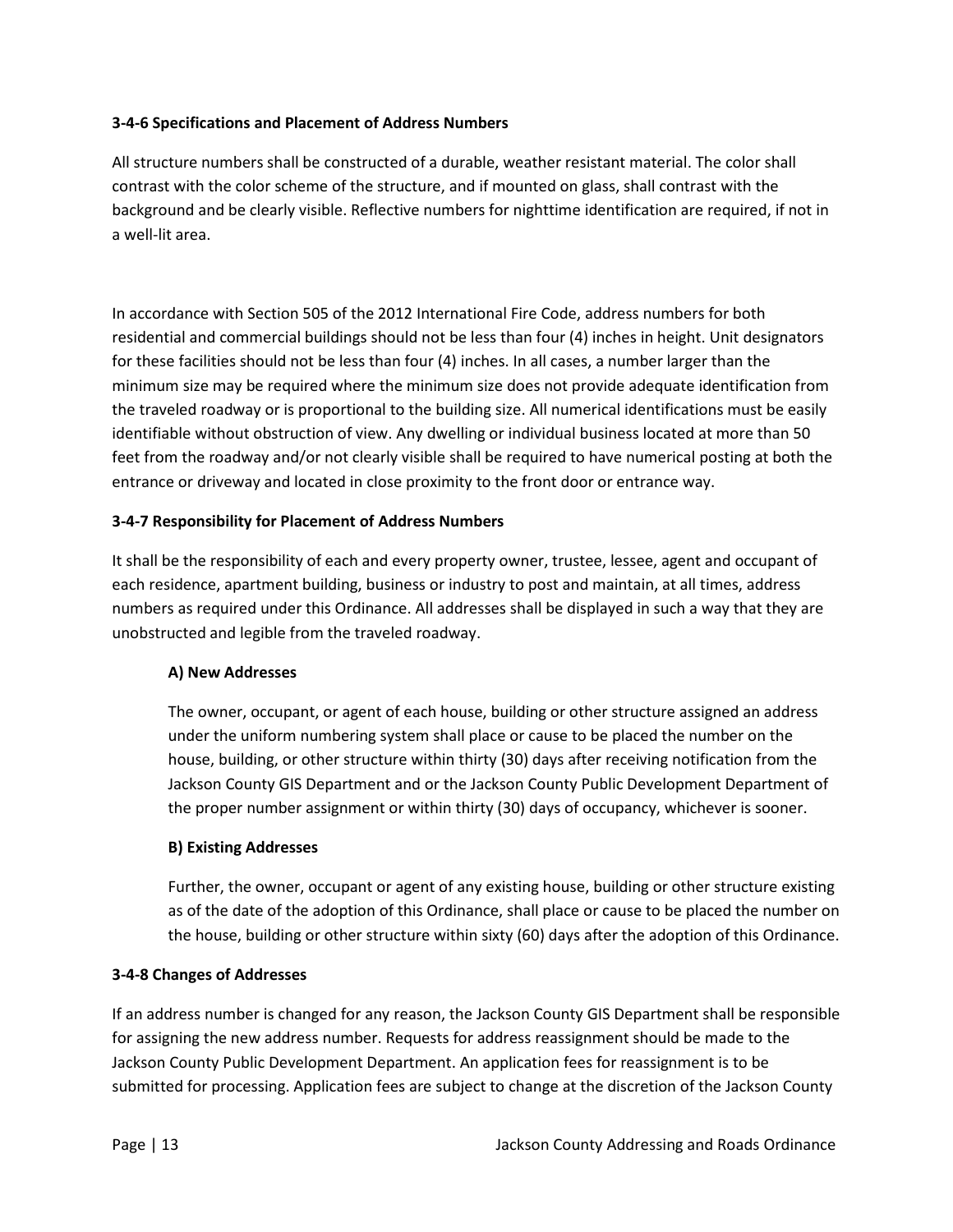Public Development Department as outlined in the schedule of fees. The form shall be available online on the Jackson County website and at the Jackson County Public Development Department office. The Jackson County GIS Department has the authority to change addresses as necessary to ensure conformity throughout Jackson County and efficiency of the emergency response system.

Requests will be reviewed within five (5) business days for consideration and approval, but may be extended should further consideration be needed. When such a change is made, the Jackson County Public Development Department shall notify the building owner, the property owner, the Jackson County Road Department, all USPS, Jackson County offices, and emergency services. The owner of the building shall post the changed address numbers within thirty (30) days of receipt of such notice. The owner/resident of the building will be responsible for notifying all suppliers and others of the address change.

# **COMPLIANCE AND ENFORCEMENT**

# **3-5-1 Compliance**

No owner of real property shall attempt to number or fail to number the property or the principle building, if not in conformity with this Ordinance. The Jackson County Public Development Department shall send a written notice, to any owner not in compliance with this Ordinance, to the owner's address as stated in Jackson County records, directing specific compliance with a provision of this Ordinance. If corrective measures have not been taken within thirty (30) days of the notification of violation, a person or business will be subject to enforcement fines as described in Section 3-5-7. Jackson County will not assume any responsibility for the inability of emergency services (i.e. sheriff, fire, 911 departments) to locate the property in the event of an emergency due to incorrect property identification.

#### **3-5-2 Development Plan Requirements**

All land subdivisions that creates a new public or private road or road section in any jurisdiction within Jackson County must have a pre-approved list of road names and addresses from the Jackson County GIS Department or the Jackson County Public Development Department before submitting subdivision and development plans to Jackson County Public Development Department or to the corresponding local municipality department. All multi-unit and multi-structure developments must submit the site plan with building layout, for unit numbering, to the Jackson County Public Development Department prior to occupancy. Any subdivision or site that requires new addresses will be reviewed within seven (7) business days for assignment and subject to the final development/site plan approval before release.

#### **3-5-3 Business Licenses**

All businesses, new or existing must have their address properly displayed in accordance to this Ordinance or a penalty will be assessed. All new businesses must have their address verified/confirmed against the MRAD before a license can be issued.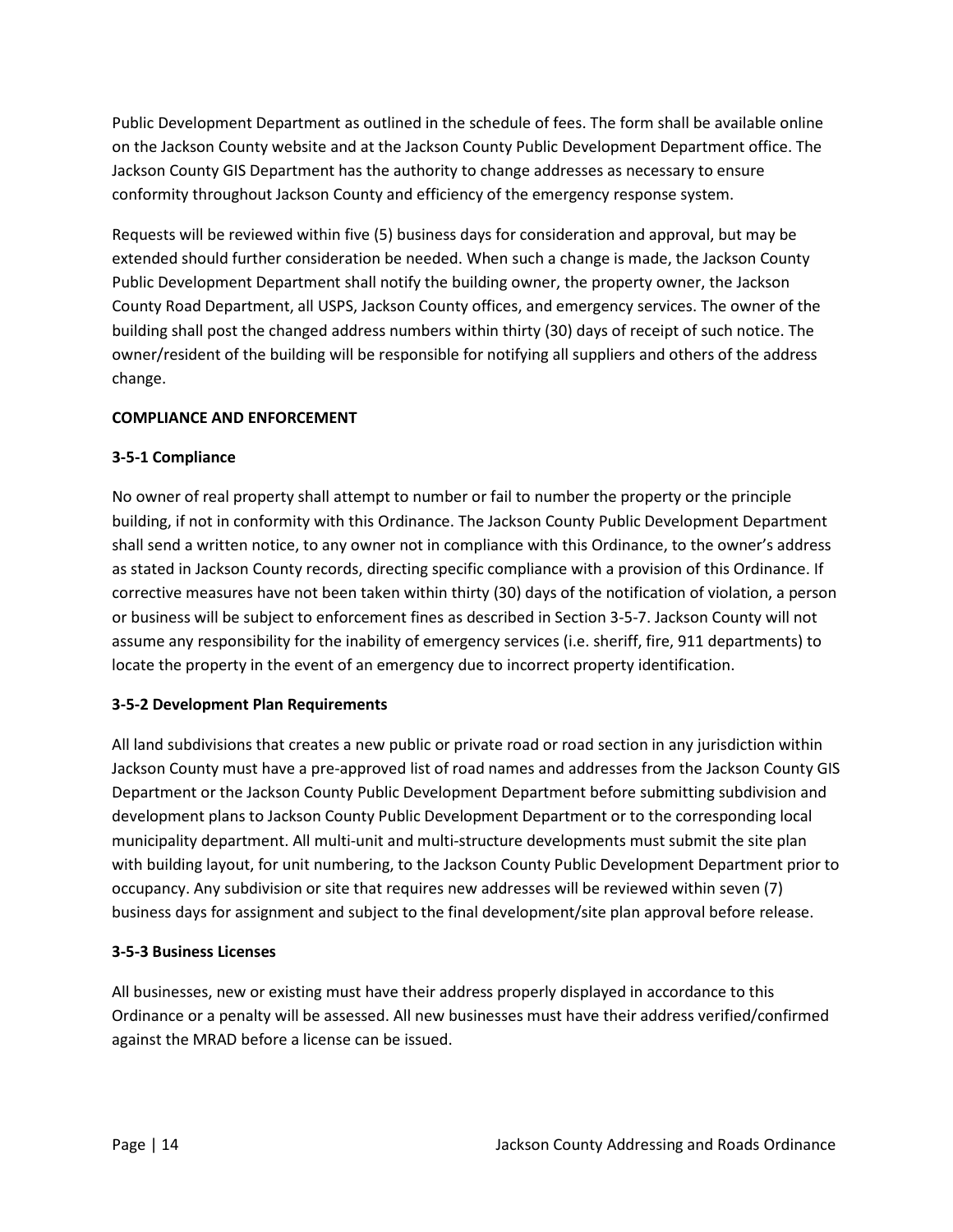# **3-5-4 Building Permits**

No permit shall be issued for any structure until the owner/developer/contractor obtains an official address assigned by the Jackson County GIS Department.

# **3-5-5 Certificate of Occupancy**

The Certificate of Occupancy (CO) for any structure erected, repaired, or modified shall be withheld by the Jackson County Public Development Department or local municipality until the address is posted on the structure as outlined in this Ordinance.

# **3-5-6 Enforcement Responsibilities**

The responsibility for the enforcement of the provisions of the Roads and Addressing Ordinance, in addition to the legal authority of Jackson County and its municipalities is as assigned below:

• **The Jackson County Public Development Department or Local Municipality:** The Code Enforcement division or any designee(s) of the Jackson County Public Development Department or local municipality shall have the responsibility of enforcing this Ordinance and issuing citations for violations.

# **3-5-7 Penalties for Violation**

Any person, business or property owner that violates or fails to comply with the provisions of this Ordinance shall be guilty of an infraction punishable by a fine not to exceed \$2,500.00 but in no event to be less than \$300.00; thus adhering to Article 22 Section 2232 of the Jackson County Unified Development Code. Each day any violation with the provisions of the Ordinance shall continue as a separate offense. In the event that violations of this Ordinance are not corrected within thirty (30) days of receiving the fine, Jackson County may perform the work needed to comply and bill the property owner(s). If the bill for work performed is not paid within ninety (90) days of mailing, then a lien may be put on the property to include the cost of the work and any applicable court costs.

# **ADMINISTRATION**

# **3-6-1 Appeals**

Any owner or occupant can submit an informal appeal in writing to the Director of Public Development or to the GIS Manager of the GIS Addressing Coordinator. Road naming and/or addressing decisions will be made within ten (10) days of the notification date. The GIS Manager shall review within reasonable time to determine if he/she will affirm, modify, or revoke the decision of the GIS Addressing Coordinator. If the appellant still finds the decision unsatisfactory, he/she may submit a formal appeal to the Jackson County Board of Commissioners or local municipality within fifteen (15) days of the notification date. The notice of appeal should include the application and any appeal fees as applicable. The Jackson County Board of Commissioners or local City Council shall make its final decision on the appeal, in conformity with this chapter, and it shall be final and conclusive. In the absence of an appeal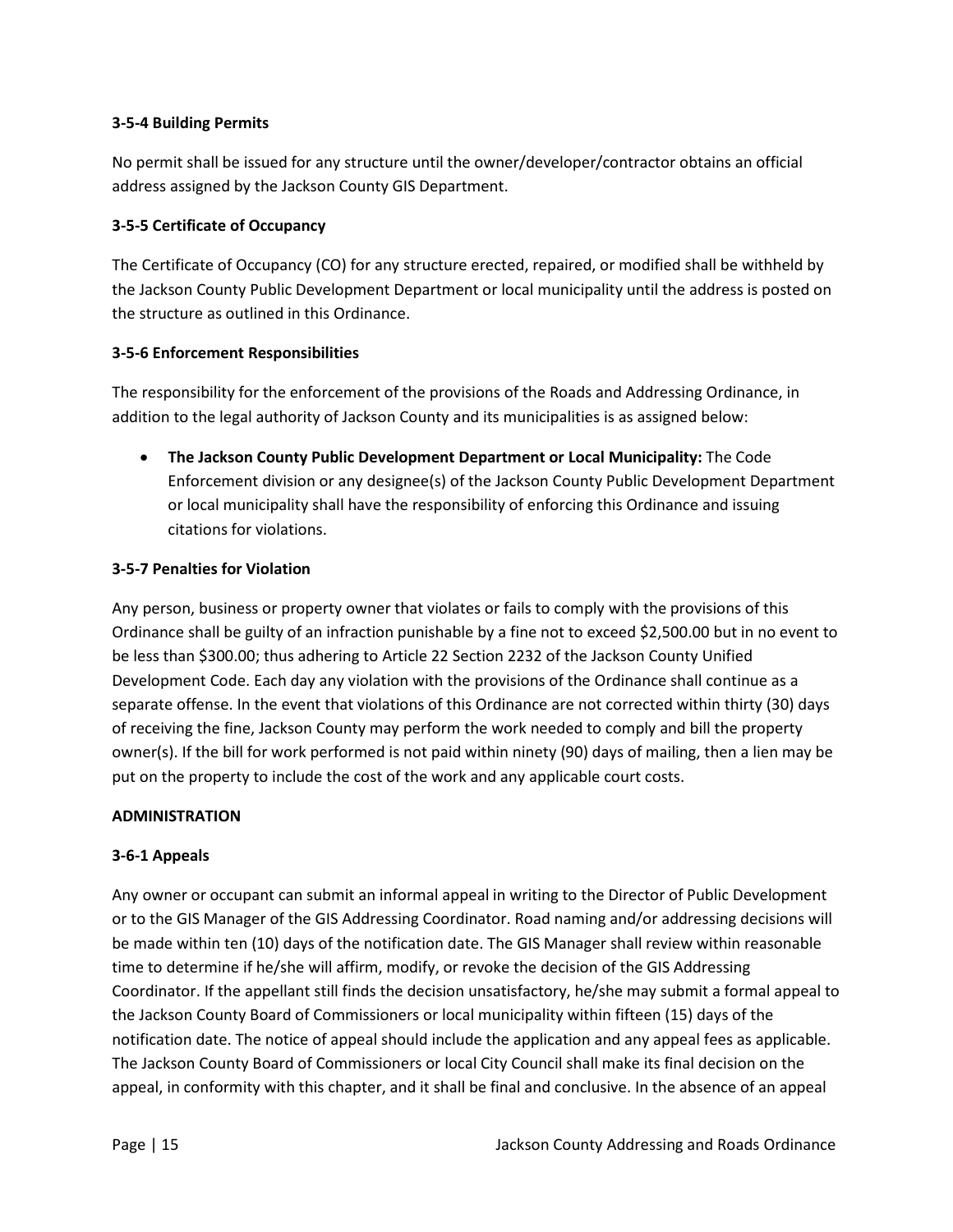within the designated timeframes, the decisions of the GIS Addressing Coordinator or GIS Manager shall be final.

# **3-6-2 Severability of Provisions**

All provisions in other Ordinances for Jackson County in conflict with this Ordinance are hereby repealed. If any provisions of this Ordinance or the application thereof to any person or circumstance are held invalid, the invalidity does not affect other provisions or applications of this Ordinance which can be given effect without the invalid provision or application and to this end, the provisions of this Ordinance are severable.

# **3-6-3 Liability**

Jackson County, its officers, agents or employees, together with any person following their instructions in rendering services, are not liable for civil damages as a result of an act or omission under this Ordinance, including but not limited to, developing, adopting, operating, or implementing an addressing system or plan.

# **3-6-4 Procedure**

Jackson County, its officers, agents or employees, together with any person following their instructions in rendering services, are not liable for civil damages as a result of an act or omission under this Ordinance, including but not limited to, developing, adopting, operating, or implementing an addressing system or plan.

When a street name change is requested by:

- A property owner with access to the subject street.
- A developer of property with approved access to the subject street.

1. An application (see attached) is obtain from the Division of Planning and Zoning (706-367-5908). It must be filled out completely and submitted along with a petition signed by all affected property owners in favor of the change (An affected property owner is one who owns an interest in property contiguous to the street)

Within 30 days of submittal to the Division of Planning & Zoning, determines what percentage of the affected property owners has signed the petition. If less than 66% of the affected property owners have signed the petition, it will not be processed and will be returned to the applicant.

2. The Planning & Zoning Division reviews the proposed street name for compliance with Jackson County Roads and Addressing Ordinance 3-1-1.

3. If accepted, the proposed street name is placed on a "Reserve List" in the Road Book. A letter is sent by the Jackson County GIS department to affected county departments for review and comments (Fire & Emergency Services, Transportation, Planning Division, and Public Safety).